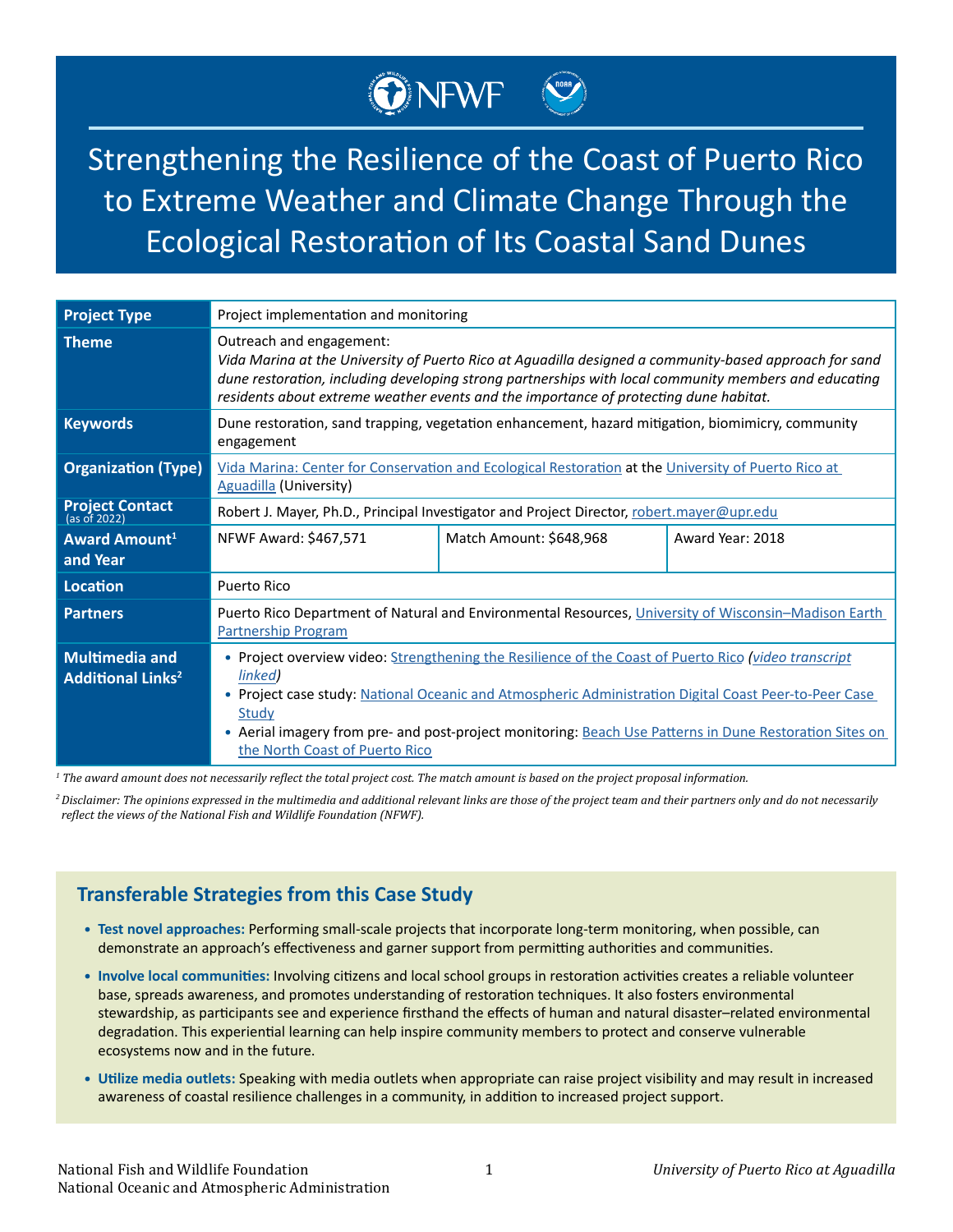# **Project Overview: Strengthening the Resilience of the Coast of Puerto Rico to Extreme Weather and Climate Change Through the Ecological Restoration of its Coastal Sand Dunes**

A team of students, citizens, and researchers from Vida Marina is using nature as a model to help restore ravaged sand dunes on the north shore of Puerto Rico. The team is creating biomimicry matrices (Figure 1) to help stabilize the dunes, promote uniform sand accumulation, and protect new dune plantings. The team is also installing wooden boardwalks at critical beach access points to reduce pedestrian impact on the dunes. Outreach, workshops, and environmental education programs have played an instrumental role in enlisting volunteers to help accomplish this work while instilling a lasting community appreciation of the ecological importance of the dunes.

The north shore of Puerto Rico is home to almost 50 percent of the island's sand dunes, which provide important ecosystem services such as nesting habitat for hawksbill turtles and protection of



### **Biomimicry Matrices**

Biomimicry is the practice of designing solutions that imitate nature or natural processes. Biomimicry matrices are resistant to strong wave action and wind, are adjustable, and are highly effective in creating uniform sand accumulation. The matrices also protect new dune-stabilizing plantings.

The team is driving small pieces of wood, approximately 3 feet long, into the sand to promote natural sand accumulation. Created from disassembled wooden pallets, the stakes can be raised as sand accumulates.

Because they become stronger over time, biomimicry matrices are a sustainable, longterm solution.

and illegal sand extraction and heavy foot traffic from beachgoers reduced the size of the dunes and their ability to act as natural barriers. Hurricanes Irma and Maria in 2017 and a winter storm in 2018 also severely impacted the already fragile dunes. After these devastating storms, the U.S. Department of Homeland Security's Federal Emergency Management Agency asked Vida Marina to assess the condition of the dunes. Vida Marina used the assessment to inform site selection for this project, identifying 23 priority sites for *Biomimicry matrices at a dune in Isabella (Vida Marina).* restoration. As of 2021, the team has completed restoration of all 23 sites.

# **Challenges and Solutions**

Hard infrastructure, such as seawalls and rip rap, was historically used to protect the north coast's shorelines. However, in addition to being costly to repair and maintain, these methods can exacerbate erosion and disrupt natural sand accumulation. Obtaining government support for the biomimicry matrices was challenging because authorities were unfamiliar with the benefits of this nature-based solution. Another challenge was the community did not appreciate or was unaware of the dune ecosystems' importance. The Vida Marina team used **outreach and engagement** to overcome these challenges.

#### **Permitters' Lack of Experience with Nature-Based Solutions**

#### *Challenge:*

Vida Marina needed permits from the Puerto Rico Department of Natural and Environmental Resources (DNER) to initiate the project. The DNER demonstrated great interest in the project during proposal writing and project planning but was slow in issuing permits to Vida Marina. In the wake of hurricanes Irma and Maria, government agencies faced financial and administrative challenges which contributed to delays in permitting, contract signing, and other transactions. High employee turnover at the DNER also made it difficult for the team to build productive, lasting relationships with permitters.

#### *Solutions:*

**• Promote the project goals and benefits:** The team spoke with local TV and other media outlets about the project and its goals and benefits, which raised its visibility and helped the team gain support for implementation.